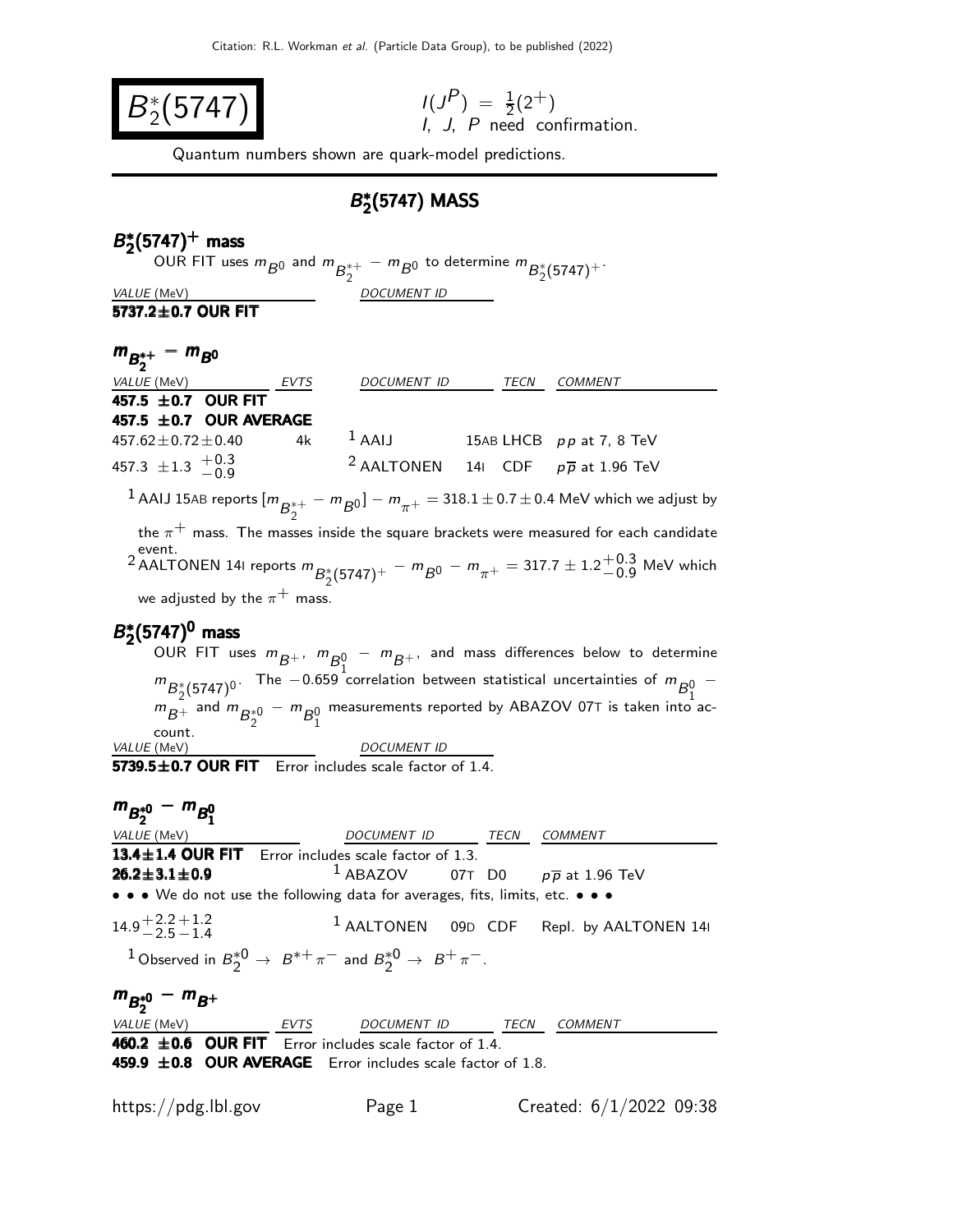$460.18 \pm 0.37 \pm 0.33$  17k <sup>1</sup> AAIJ 15AB LHCB pp at 7, 8 TeV  $457.5 \pm 1.2 +0.8$  $-0.9$ <sup>2</sup> AALTONEN 14I CDF  $p\overline{p}$  at 1.96 TeV  $^1$  AAIJ 15AB reports  $[m_{\overline{B}^{*0}_{2}} - m_{\overline{B}^+}] - m_{\pi^-} =$  320.6  $\pm$  0.4  $\pm$  0.3 MeV which we adjust by the  $\pi^-$  mass. The masses inside the square brackets were measured for each candidate 2 AALTONEN 141 reports  $m_{B_2^* (5747)^0} - m_{B^+} - m_{\pi^-} = 317.9 \pm 1.2^{+0.8}_{-0.9}$  $^{+0.0}_{-0.9}$  MeV which we adjusted by the  $\pi^-$  mass.

### B ∗  $2(5747)$  WIDTH

| $B_2^*(5747)^+$ width                                                                                                 |       |                  |         |      |                                              |  |  |  |
|-----------------------------------------------------------------------------------------------------------------------|-------|------------------|---------|------|----------------------------------------------|--|--|--|
| VALUE (MeV) EVTS                                                                                                      |       | DOCUMENT ID TECN |         |      | <b>COMMENT</b>                               |  |  |  |
| 20 $\pm$ 5 OUR AVERAGE Error includes scale factor of 2.2.                                                            |       |                  |         |      |                                              |  |  |  |
| $23.6 + 2.0 + 2.1$                                                                                                    | 4k l  | AAIJ             |         |      | 15AB LHCB $pp$ at 7, 8 TeV                   |  |  |  |
| $\begin{array}{ccc} 11 & +4 & +3 \\ -3 & -4 \end{array}$                                                              |       |                  |         |      | AALTONEN 141 CDF $p\overline{p}$ at 1.96 TeV |  |  |  |
| $B_2^*(5747)^0$ width                                                                                                 |       |                  |         |      |                                              |  |  |  |
| VALUE (MeV) EVTS                                                                                                      |       | DOCUMENT ID      |         | TECN | <b>COMMENT</b>                               |  |  |  |
| $24.2 \pm 1.7$ OUR AVERAGE                                                                                            |       |                  |         |      |                                              |  |  |  |
| $24.5 + 1.0 + 1.5$                                                                                                    | - 17k | AAIJ             |         |      | 15AB LHCB pp at 7, 8 TeV                     |  |  |  |
| $22 \tfrac{+3}{-2} + \tfrac{4}{5}$                                                                                    |       |                  |         |      | AALTONEN 141 CDF $p\overline{p}$ at 1.96 TeV |  |  |  |
| $\bullet \bullet \bullet$ We do not use the following data for averages, fits, limits, etc. $\bullet \bullet \bullet$ |       |                  |         |      |                                              |  |  |  |
| $22.7 + 3.8 + 3.2$<br>3.2 – 3.2 – 10.2                                                                                |       | AALTONEN         | 09D CDF |      | Repl. by AALTONEN 14                         |  |  |  |

### B ∗  $_{2}^{\ast}$ (5747) DECAY MODES

|                                   | Mode     | Fraction $(\Gamma_i/\Gamma)$ |
|-----------------------------------|----------|------------------------------|
| $\Gamma_1$<br>$\Gamma_2$ $B^*\pi$ | $B\,\pi$ | seen<br>seen                 |

| $\Gamma(B\pi)/\Gamma_{\rm total}$   |        |                    |     |                |          | $\mathsf{\Gamma_1}/\mathsf{\Gamma}$ |
|-------------------------------------|--------|--------------------|-----|----------------|----------|-------------------------------------|
| VALUE                               | EVTS   | <b>DOCUMENT ID</b> |     | TECN           | CHG      | <b>COMMENT</b>                      |
| seen                                | 4k.17k | AAIJ               |     | 15AB LHCB      | $\pm 0$  | $pp$ at 7, 8 TeV                    |
| seen                                |        | AALTONEN           | 14  | <b>CDF</b>     | 士        | $p\overline{p}$ at 1.96 TeV         |
| seen                                |        | AALTONEN           | 09D | <b>CDF</b>     | 0        | $p\overline{p}$ at 1.96 TeV         |
| seen                                |        | ABAZOV             | 07T | D <sub>0</sub> | 0        | $p\overline{p}$ at 1.96 TeV         |
| $\Gamma(B^*\pi)/\Gamma_{\rm total}$ |        |                    |     |                |          | $\Gamma_2/\Gamma$                   |
| VALUE                               | EVTS   | <b>DOCUMENT ID</b> |     | TECN           | CHG      | <b>COMMENT</b>                      |
| seen                                | 4k.17k | AAIJ               |     | 15AB LHCB      | $\pm 0$  | $pp$ at 7, 8 TeV                    |
| seen                                |        | <b>AALTONEN</b>    | 09D | <b>CDF</b>     | 0        | $p\overline{p}$ at 1.96 TeV         |
| seen                                |        | ABAZOV             | 07T | D <sub>0</sub> | $\Omega$ | $p\overline{p}$ at 1.96 TeV         |